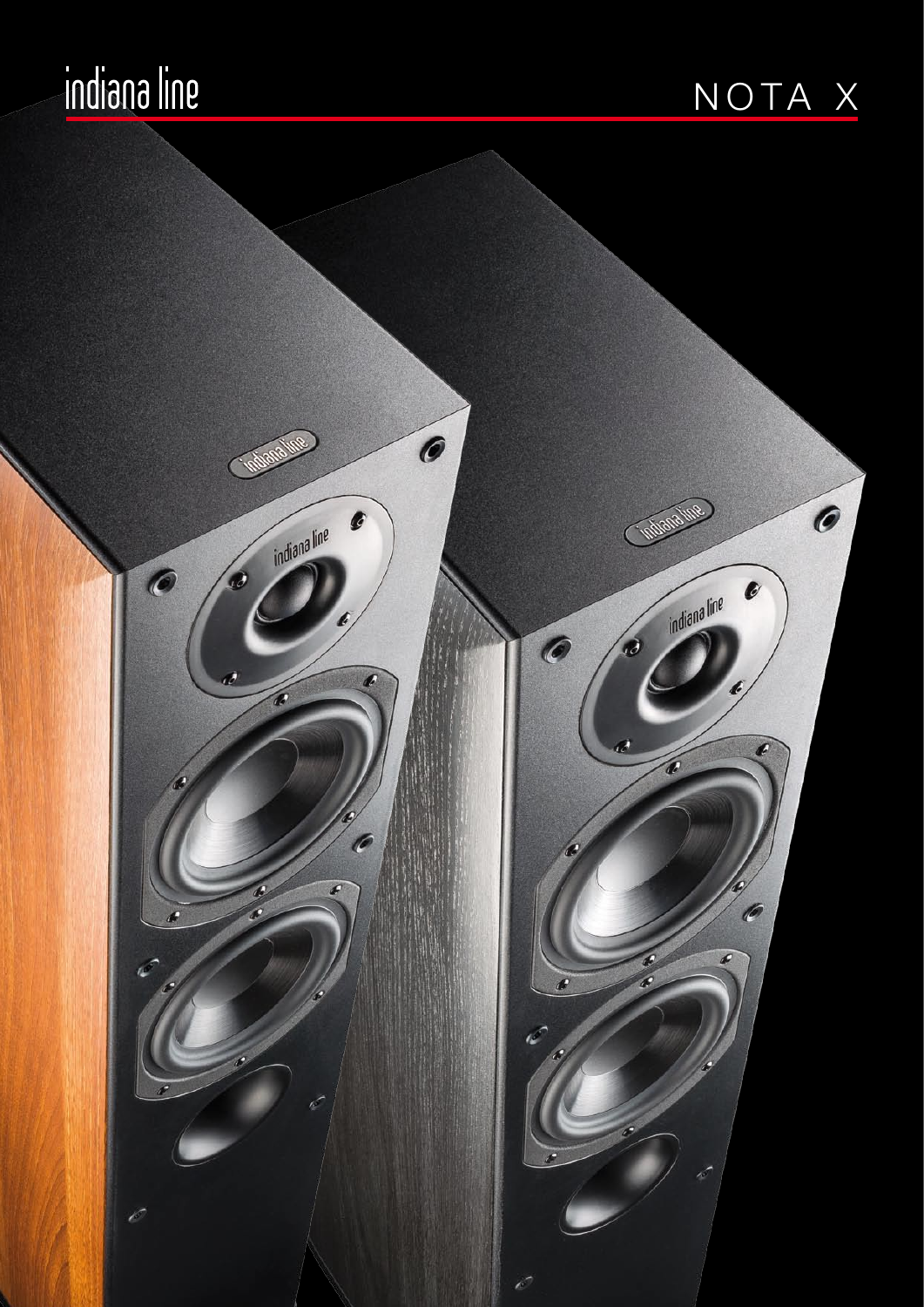### indiana line

#### N O TA X



industries

nota 550 X floor-standing loudspeaker 3-way, bass-reflex 30 ÷ 130 watt suggested amplifier 4 ÷ 8 ohm amplifier load impedance 38 ÷ 22000 hertz response 91 dB (2.83 V / 1 m) sensitivity 135 mm woofer 135 mm midrange 26 mm dome tweeter 250/2800 hertz crossover 175 x 880 x 275 mm - 11.4 kg

• finishes : BLACK OAK / WALNUT vinyl





#### nota 260 X

book-shelf loudspeaker 2-way, bass-reflex 30 ÷ 100 watt suggested amplifier 4 ÷ 8 ohm amplifier load impedance 44 ÷ 22000 hertz response 92 dB (2.83 V / 1 m) sensitivity 166 mm woofer 26 mm dome tweeter 2600 hertz crossover 205 x 325 x 290 mm - 5.2 kg • foam plug supplied

• finishes : BLACK OAK / WALNUT vinyl